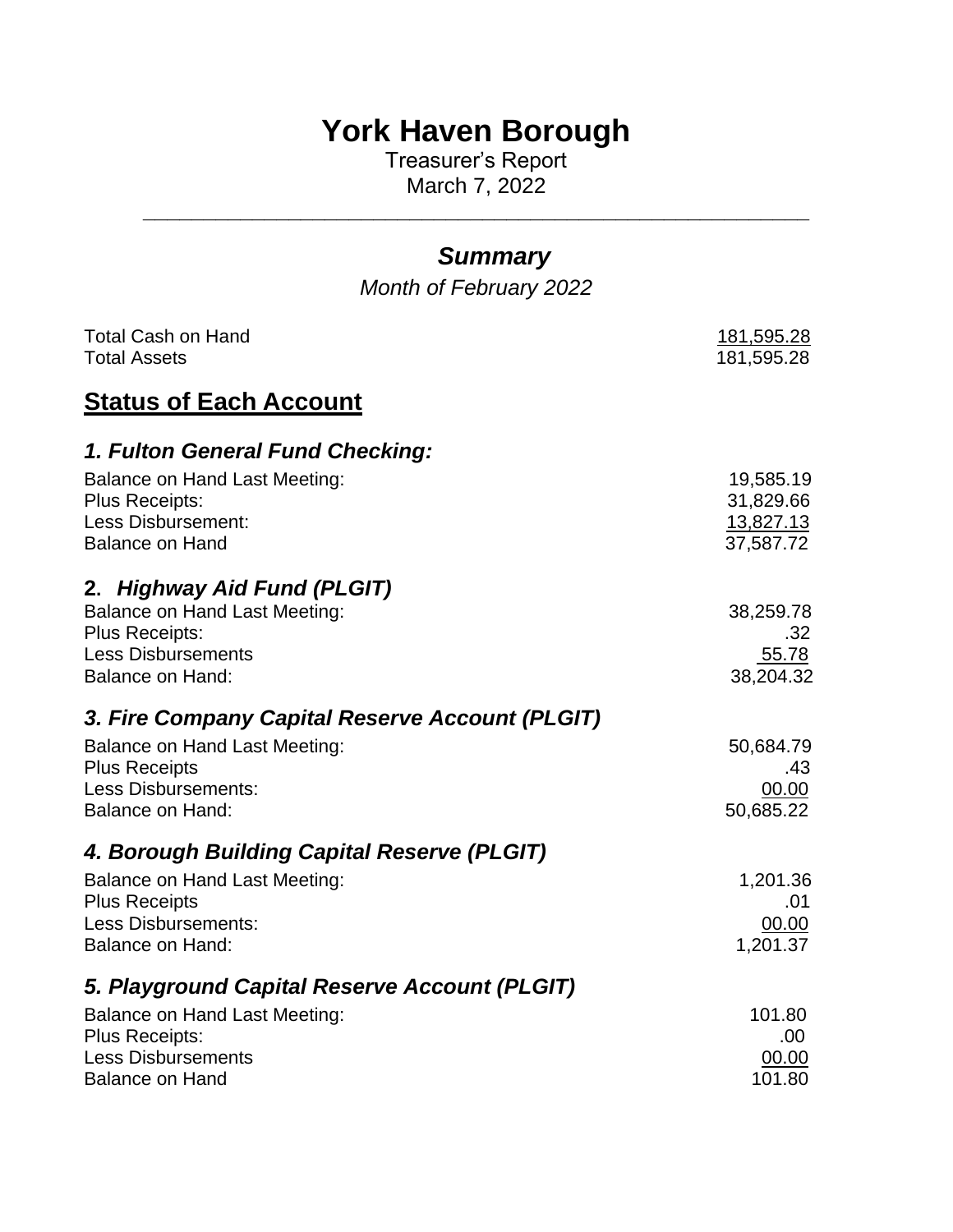| 6. Payroll (PLGIT) |  |
|--------------------|--|
|--------------------|--|

| Balance on Hand Last Meeting:<br><b>Plus Receipts:</b><br><b>Less Disbursements:</b><br><b>Balance on Hand:</b>                                                             | 818.90<br>.01<br>280.73<br>538.18               |
|-----------------------------------------------------------------------------------------------------------------------------------------------------------------------------|-------------------------------------------------|
| 7. General Account (PLGIT)                                                                                                                                                  |                                                 |
| <b>Balance on Hand Last Meeting:</b><br><b>Plus Receipts:</b><br><b>Less Disbursements</b><br><b>Balance on Hand</b>                                                        | 13,824.90<br>11,717.14<br>16,876.33<br>8,665.71 |
| 8. Petty Cash:                                                                                                                                                              |                                                 |
| <b>Balance on Hand Last Meeting:</b><br><b>Plus Receipts:</b><br><b>Less Disbursements:</b><br><b>Balance on Hand</b>                                                       | 4.22<br>0.00<br>0.00<br>4.22                    |
| 9. American Rescue Plan (PLGIT)<br><b>Balance on Hand Last Meeting:</b><br>Plus Receipts:<br><b>Less Disbursements:</b><br><b>Balance on Hand</b>                           | 36,270.18<br>.30<br><u>0.00</u><br>36,270.48    |
| 10. York Haven Borough Building Fundraiser (PLGIT)<br><b>Balance on Hand Last Meeting:</b><br><b>Plus Receipts:</b><br><b>Less Disbursements:</b><br><b>Balance on Hand</b> | 8,336.19<br>.07<br>0.00<br>8,336.26             |

\_\_\_\_\_\_\_\_\_\_\_\_\_\_\_\_\_\_\_\_\_\_\_\_\_\_\_\_\_\_\_\_\_\_\_\_\_\_\_\_\_\_\_\_\_\_\_\_\_\_\_\_\_\_\_\_\_\_\_\_\_\_

\_\_\_\_\_\_\_\_\_\_\_\_\_\_\_\_\_\_\_\_\_\_\_\_\_\_\_\_\_\_\_\_\_\_\_\_\_\_\_\_\_\_\_\_\_\_\_\_\_\_\_\_\_\_\_\_\_\_\_\_\_\_

*Approved This Date: March 7, 2022*

*BY: \_\_\_\_\_\_\_\_\_\_\_\_\_\_\_\_\_\_\_\_\_\_\_\_\_\_\_\_\_\_\_\_\_\_\_\_\_\_\_\_\_\_\_\_\_\_\_\_\_\_\_\_\_\_\_\_\_\_\_\_*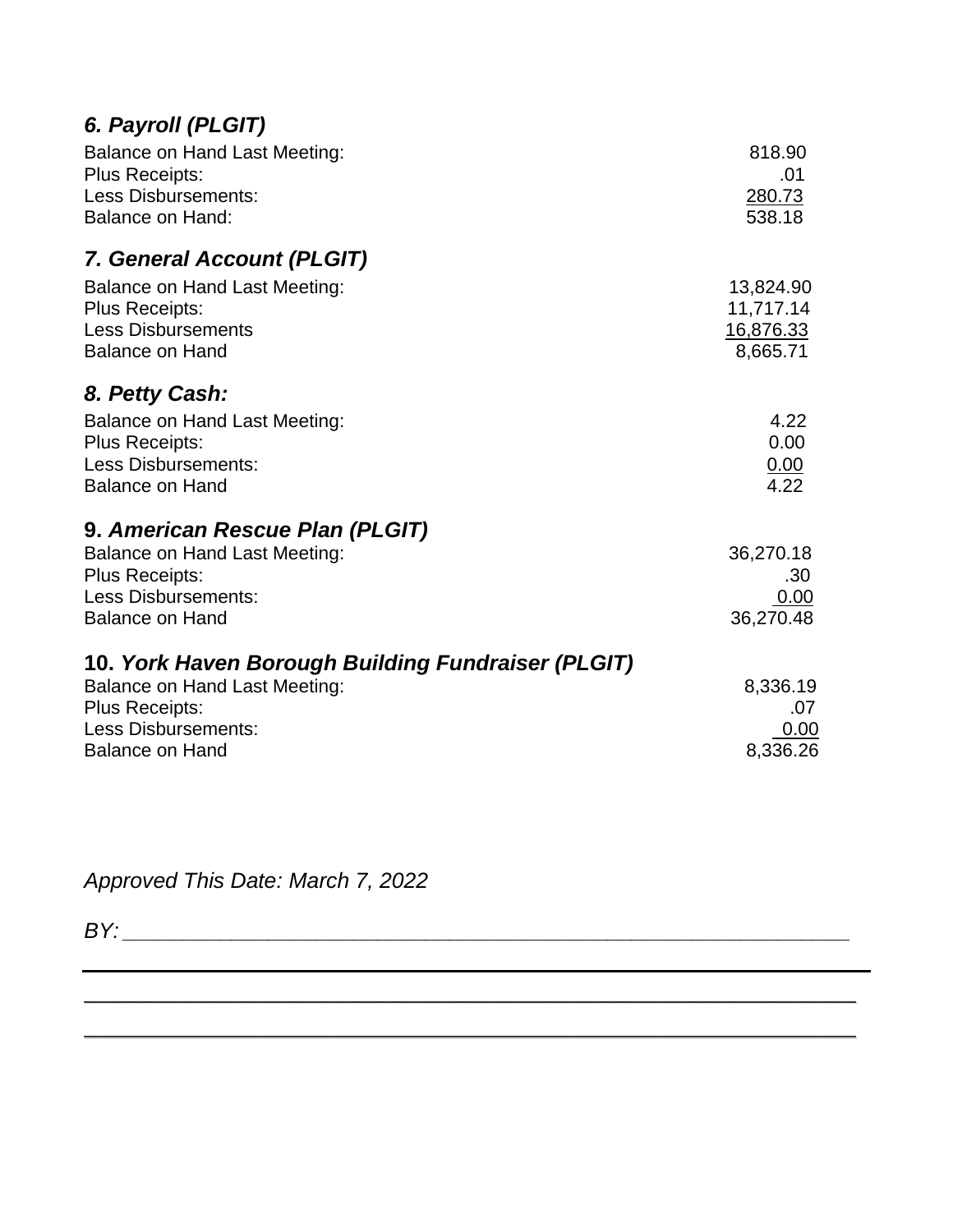## General Fund (Fulton/Drovers)<br> **General Fund (Fulton/Drovers)**

### *Receipts*\_\_\_\_\_\_\_\_\_\_\_\_\_\_\_\_\_\_\_\_\_\_\_\_\_\_\_\_\_\_\_\_\_\_\_\_\_\_\_\_\_\_\_\_\_\_\_\_\_\_\_

| Comcast                                                               | 2,132.62  |
|-----------------------------------------------------------------------|-----------|
| <b>York County Clerk of Courts</b>                                    | 100.13    |
| District Court 19-3-09                                                | 16.55     |
| Debra Popp (2021 checking accountant interest & money for accountant) | VOID      |
| York Haven Trash Report (#1 January 2022)                             | 18,198.05 |
| Debra Popp (2021 checking accountant interest & money for accountant) | 500.73    |
| United States Treasury (over payment)                                 | 287.02    |
| <b>York County Tax Claim</b>                                          | 502.55    |
| York County Recorder of Deeds                                         | 570.54    |
| York Adams Tax Bureau                                                 | 9,521.31  |
| <b>Checking Account Interest</b>                                      | .16       |
|                                                                       | 31,829.66 |

### *Disbursements\_\_\_\_\_\_\_\_\_\_\_\_\_\_\_\_\_\_\_\_\_\_\_\_\_\_\_\_\_\_\_\_\_\_\_\_\_\_\_\_\_\_\_\_\_\_\_*

| Check No.        | Payee                    |           |
|------------------|--------------------------|-----------|
| Transfer         | <b>PLGIT-General</b>     | 11,717.00 |
| Zip Check        | Met-Ed(Borough Building) | 62.46     |
| Zip Check        | Met-Ed $(2^{nd}$ St.)    | 90.16     |
| Zip Check        | Columbia Gas             | 1,070.75  |
| Zip Check        | Met-Ed (street lights)   | 886.76    |
| <b>Bank Fees</b> |                          |           |
|                  |                          | 13,827.13 |

| <b>Highway Aid (PLGIT)</b>     |  |
|--------------------------------|--|
| <b>Receipts</b>                |  |
| Checking Account Interest 2/22 |  |

| Checking Account Interest 2/22 |  |
|--------------------------------|--|

### *Disbursements\_\_\_\_\_\_\_\_\_\_\_\_\_\_\_\_\_\_\_\_\_\_\_\_\_\_\_\_\_\_\_\_\_\_\_\_\_\_\_\_\_\_\_\_\_\_\_*

| Check No. | IVAA     |     |
|-----------|----------|-----|
| 748       | utter's: | n'n |

| Fire Co. Capital Reserve Account (PLGIT)<br><b>Receipts</b> |     |
|-------------------------------------------------------------|-----|
| Checking Account Interest 2/22                              | .43 |
| Transfer from PLIGIT-Tax Report #                           |     |
|                                                             |     |

### *Disbursements\_\_\_\_\_\_\_\_\_\_\_\_\_\_\_\_\_\_\_\_\_\_\_\_\_\_\_\_\_\_\_\_\_\_\_\_\_\_\_\_\_\_\_\_\_\_\_*

| Check No.<br>Payee |  |
|--------------------|--|
|--------------------|--|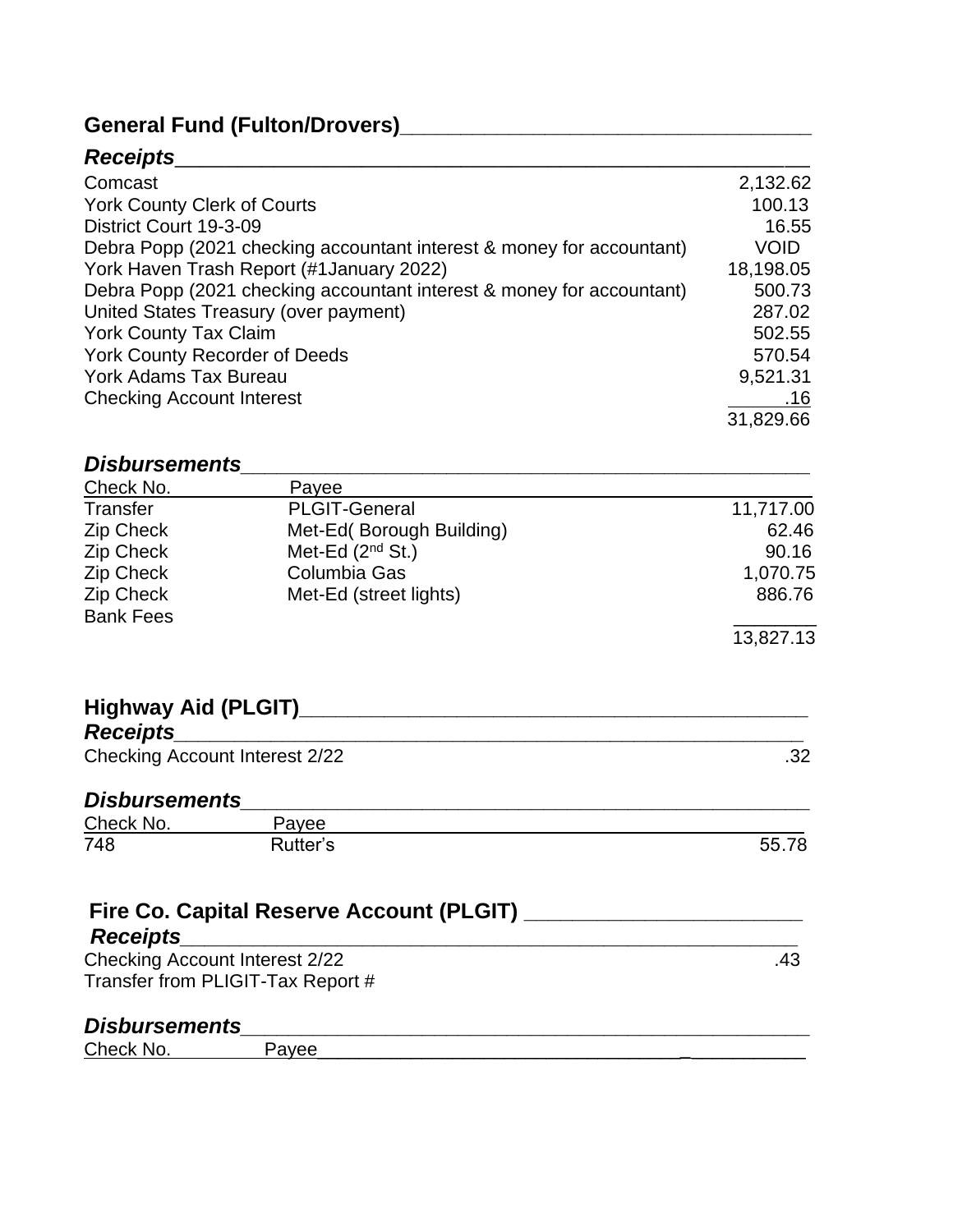| Borough Building Capital Reserve Account (PLGIT)_________________ |                                                                                                                                  |                        |  |
|-------------------------------------------------------------------|----------------------------------------------------------------------------------------------------------------------------------|------------------------|--|
| <b>Receipts</b>                                                   |                                                                                                                                  |                        |  |
|                                                                   | Checking Account Interest 2/22                                                                                                   | .01                    |  |
| <b>Disbursements</b>                                              | <u> 1989 - Johann Stein, margaret eta biztanleria (h. 1989).</u>                                                                 |                        |  |
| $Check$ No. $\_\_$                                                | Payee_<br><u> 1980 - Jan Samuel Barbara, político establecido en la provincia de la provincia de la provincia de la provinci</u> |                        |  |
|                                                                   |                                                                                                                                  |                        |  |
|                                                                   |                                                                                                                                  |                        |  |
| <b>Receipts</b>                                                   |                                                                                                                                  |                        |  |
|                                                                   | <b>Checking Account Interest 2/22</b>                                                                                            | .00                    |  |
|                                                                   |                                                                                                                                  |                        |  |
| $Check$ No. $\_\_$                                                | Payee<br><u> 1980 - Johann John Stoff, deutscher Stoff und der Stoff und der Stoff und der Stoff und der Stoff und der Stoff</u> |                        |  |
|                                                                   |                                                                                                                                  |                        |  |
|                                                                   |                                                                                                                                  |                        |  |
| <b>Receipts</b>                                                   |                                                                                                                                  |                        |  |
| <b>Transfer from PLGIT</b>                                        | <b>Checking Account Interest 2/22</b>                                                                                            | .01                    |  |
|                                                                   |                                                                                                                                  |                        |  |
| Check No.                                                         | Payee                                                                                                                            |                        |  |
| 2934                                                              | <b>Curtiss Tusing-Street employee</b>                                                                                            | 229.37                 |  |
| 2935                                                              | Debra Popp-Tax Report #9                                                                                                         | 51.36<br>280.73        |  |
|                                                                   |                                                                                                                                  |                        |  |
| <b>General Account</b><br><b>PLGIT</b>                            | <u> 1980 - Jan James James Barbara, martin da kasar James Barbara (j. 1918)</u>                                                  |                        |  |
| <b>Receipts</b>                                                   |                                                                                                                                  |                        |  |
|                                                                   | <b>Checking Account Interest 2/22</b>                                                                                            | .14                    |  |
| <b>Transfer Fulton</b>                                            |                                                                                                                                  | 11,717.00<br>11,717.14 |  |
| <b>Disbursements</b>                                              |                                                                                                                                  |                        |  |
| Check No.                                                         | Payee                                                                                                                            |                        |  |
| 3147                                                              | Penn Waste                                                                                                                       | 6,743.08               |  |
| 3148                                                              | Verizon                                                                                                                          | 71.85                  |  |
| 3149                                                              | <b>CGA Law Firm</b>                                                                                                              | 590.00                 |  |
| 3150                                                              | C.S, Davidson, Inc.                                                                                                              | 120.74                 |  |
| 3151                                                              | Department of Labor & Industry                                                                                                   | 2,362.00               |  |
| 3152                                                              | <b>Klugh Animal Control</b>                                                                                                      | 43.30                  |  |